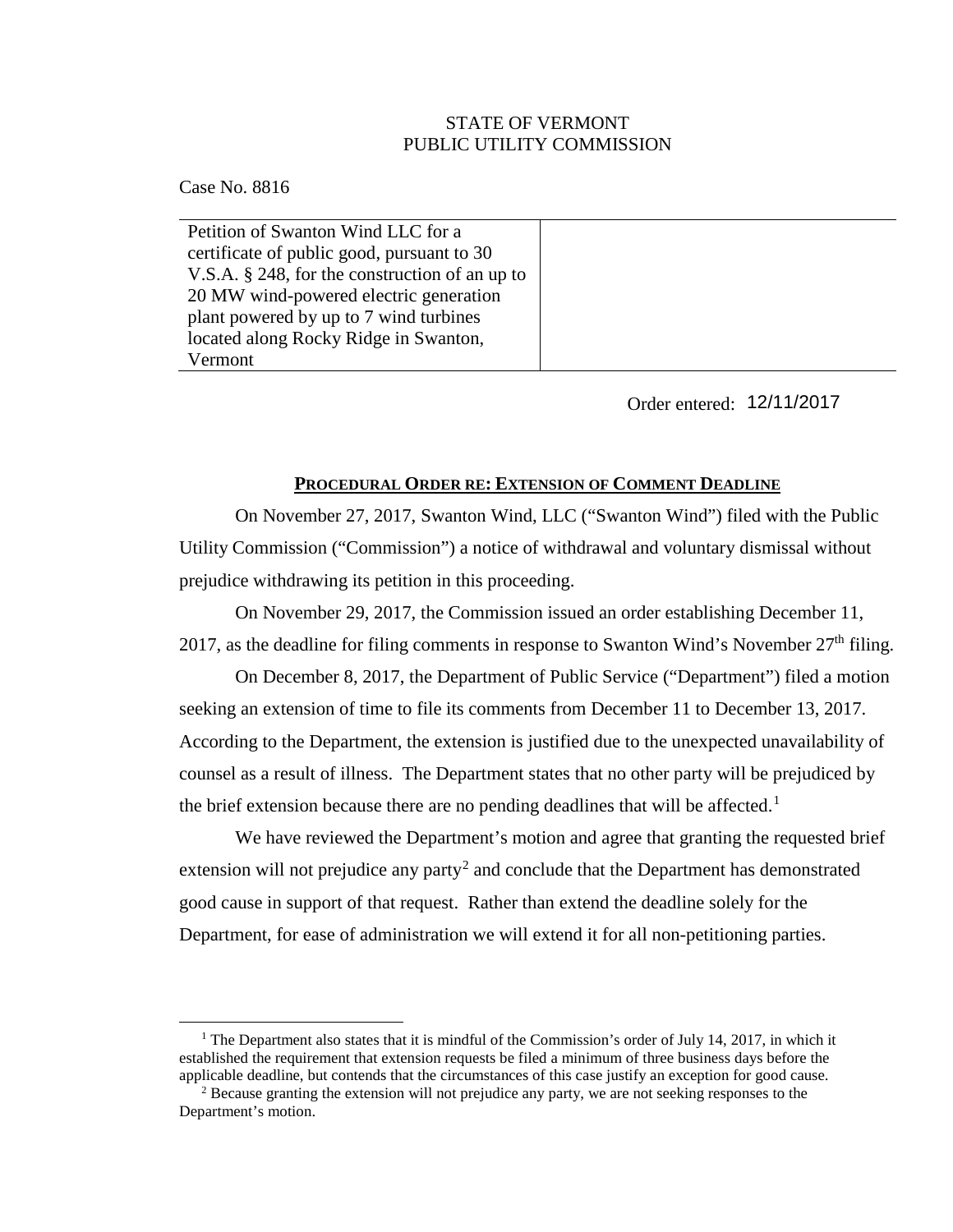Case No. 8816

Accordingly, all non-petitioning parties that wish to respond to Swanton Wind's November 27,2017, filing shall do so by close of business on December 13, 2017.

## So Ordered.

Dated at Montpelier, Vermont this 11th day of December, 2017

| nthony Z. Roisman         | PUBLIC UTILITY    |
|---------------------------|-------------------|
|                           |                   |
| ab Cle<br>Margaret Cheney | <b>COMMISSION</b> |
|                           | OF VERMONT        |
| Sarah Hofmann             |                   |

OFFICE OF THE CLERK

Filed: December 11, 2017

Attest:

Deputy Clerk of the Commission

Notice to Readers: This decision is subject to revision of technical errors. Readers are requested to notify the Clerk of the Commission (by e-mail, telephone, or inwriting) of øny apparent errors, in order that any necessary corrections may be made. (E-mail address: puc.clerk@vermont.gov)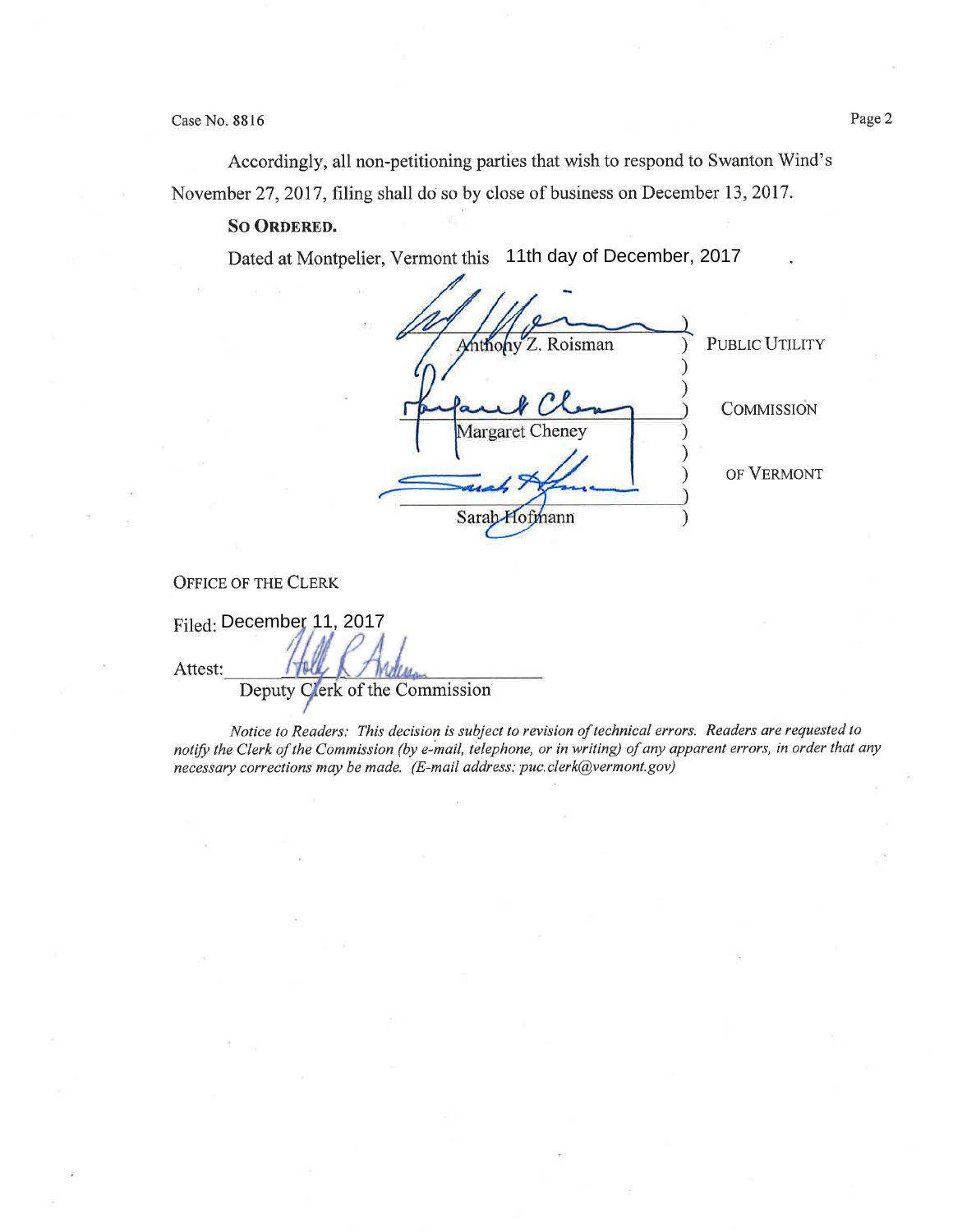PSB Case No. 8816 - SERVICE LIST

## Parties:

Edward Adrian, Esq. Monaghan Safar Ducham PLLC 156 Battery Street Burlington, VT 05401 eadrian@msdvt.com

Dale Azaria, Esq. Vermont Division for Historic Preservation 1 National Life Drive Davis Building, 6th Floor Montpelier, VT 05620-0501 dale.azaria@vermont.gov

Jennifer Belanger, *pro se* 4 Marcel Drive St. Albans, VT 05478 stott.brad@yahoo.com

Diane Bell, *pro se* P.O. Box 1603 Williston, VT 05495 Diane.lizzyb@gmail.com

Erynn Boudreau, *pro se* 13 Rocky Ridge Road Saint Albans, VT 05478 erynn.hale@gmail.com

Tyrell Boudreau, *pro se* 13 Rocky Ridge Road St. Albans, VT 05478 erynn.hale@gmail.com

Mark Bushey, *pro se* 2499 Highgate Road Saint Albans, VT 05478 markb12@comcast.net

(for Town of Fairfield) (for Selectboard and Planning Commission of the Town of Swanton)

(for Vermont Division for Historic Preservation)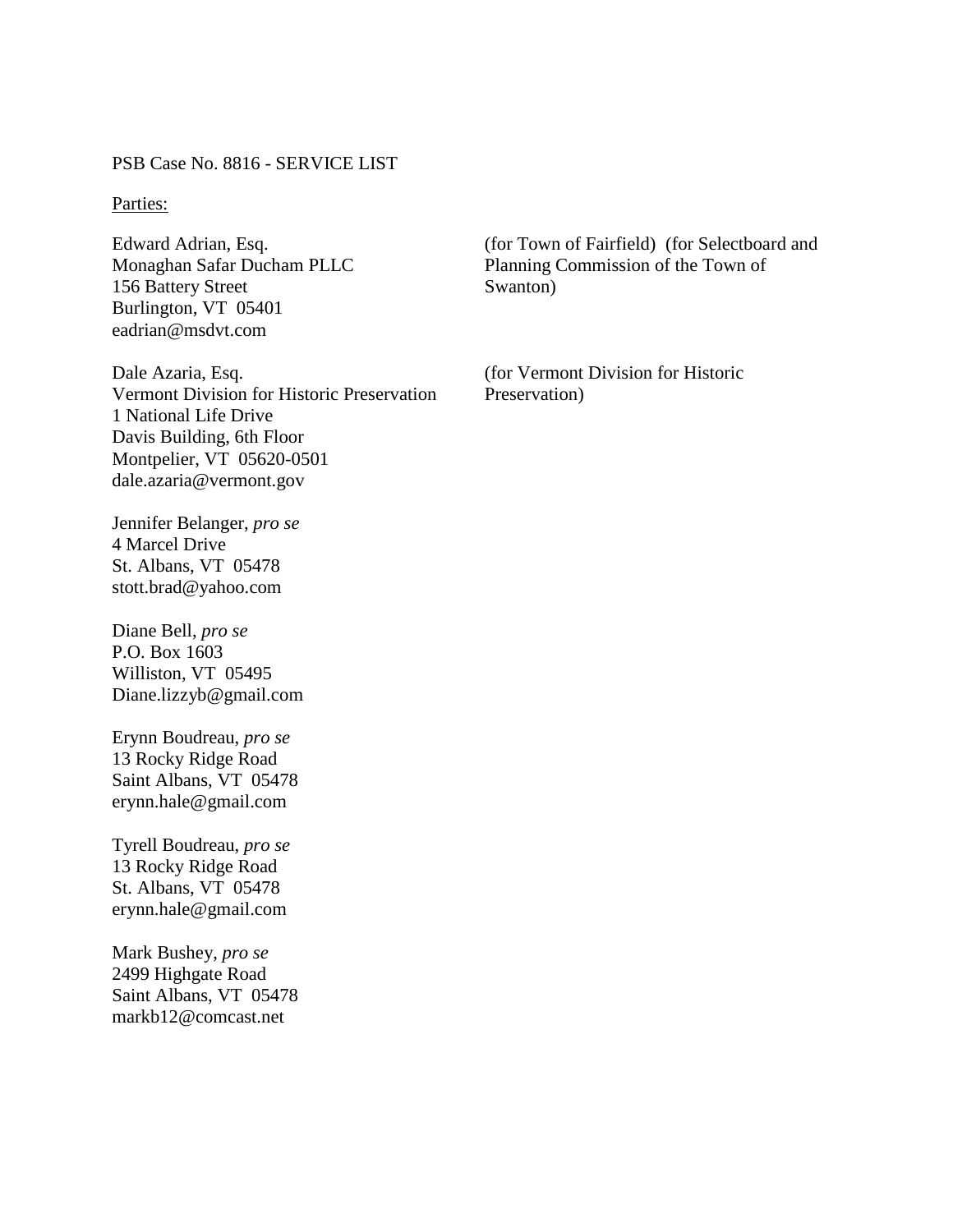Mary Bushey, *pro se* 2499 Highgate Road Saint Albans, VT 05478 marybushey@comcast.net

David Butterfield, *pro se* 1954 Sheldon Road Saint Albans, VT 05478 Dave@vttireonline.com

Leslie A. Cadwell, Esq. Legal Counselors & Advocates, PLC P.O. Box 827 Castleton, VT 05735 lac@lac-lca.com

(for Swanton Wind LLC)

Bruce & Sally Collopy, *pro se* 157 Swizler Point Fairfield, VT 05455 [collopyfamilyfarm@gmail.com](mailto:collopyfamilyfarm@gmail.com)

Geoffrey Commons, Esq. Vermont Department of Public Service 112 State Street Montpelier, VT 05620-2601 geoff.commons@vermont.gov

Jessica Decker, *pro se* 2 Marcel Drive Saint Albans, VT 05478 jess\_decker@yahoo.com

Lance Desautels, *pro se* 2 Marcel Drive St. Albans, VT 05478 wyrman2012@yahoo.com

Luc & Michelle Deslandes, *pro se* 1914 Sheldon Road, Apt. A Saint Albans, VT 05478 [mdandld@comcast.net](mailto:mdandld@comcast.net)

Brian Dubie, *pro se* 770 McKenzie Road Fairfield, VT 05455 brianedubie@gmail.com (for Vermont Department of Public Service)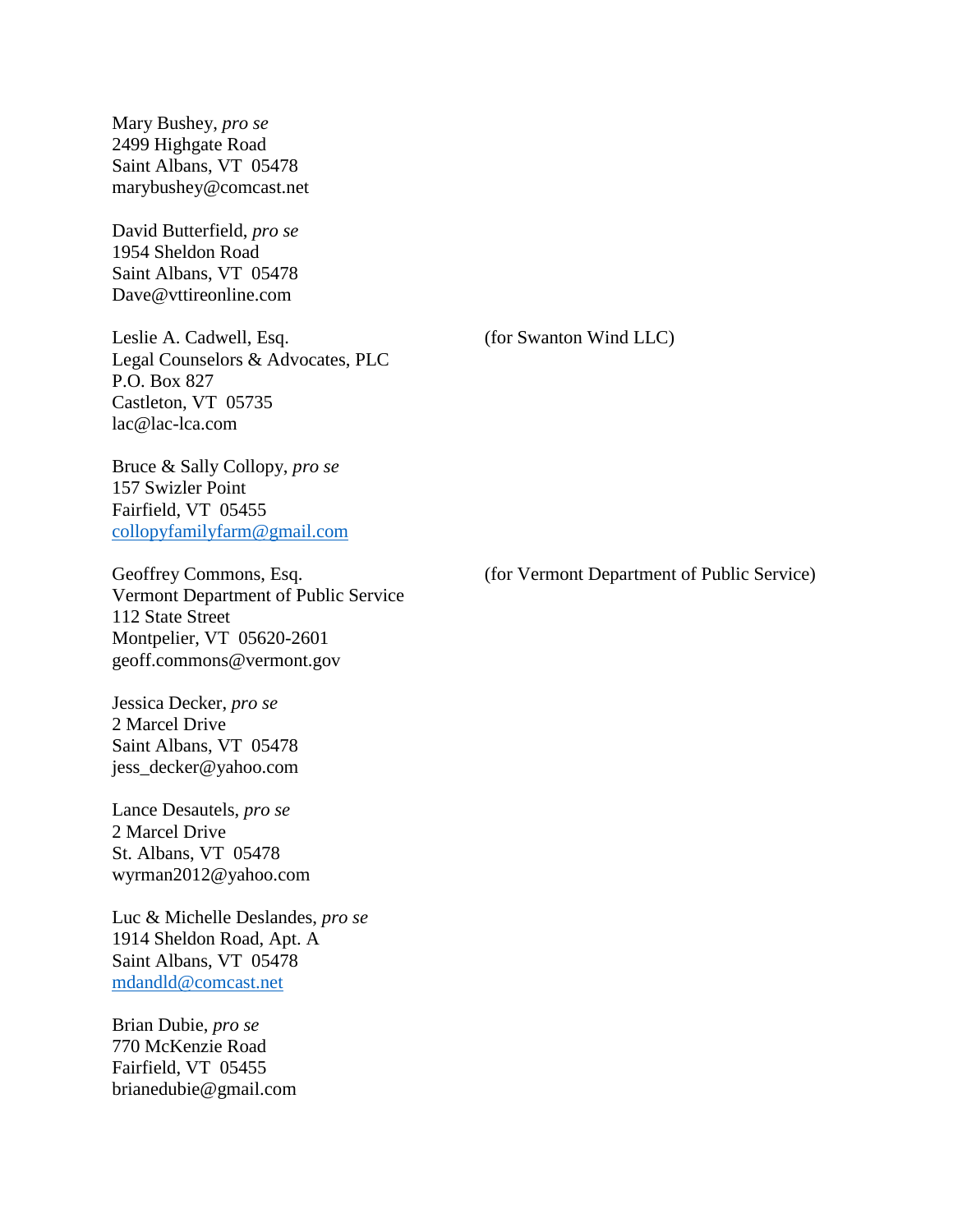Marianne Dubie, *pro se* 1086 McKenzie Road Fairfield, VT 05483 grnmtnmaple@gmail.com

Mark Dubie, *pro se* 1086 McKenzie Road Sheldon, VT 05483 markddubie@gmail.com

Penny Dubie, *pro se* 770 McKenzie Road Fairfield, VT 05455 pennydubie@gmail.com

John K Dunleavy Vermont Agency of Transportation One National Life Drive Montpelier, VT 05633 John.Dunleavy@vermont.gov

Daniel Dunne, *pro se* 1185 Davis Avenue Dunedin, FL 34698 dan.m.dunne@gmail.com

Nancy Dunne, *pro se* 1185 Davis Avenue Dunedin, FL 34698 nanadd100@gmail.com

William F. Ellis McNeil, Leddy & Sheahan 271 South Union Street Burlington, VT 05401 wellis@mcneilvt.com

Edward Ferguson, III, *pro se* 19 Rocky Ridge Road Saint Albans, VT 05478 sarahferguson333@gmail.com (for Vermont Agency of Transportation)

(for City of Burlington Electric Department)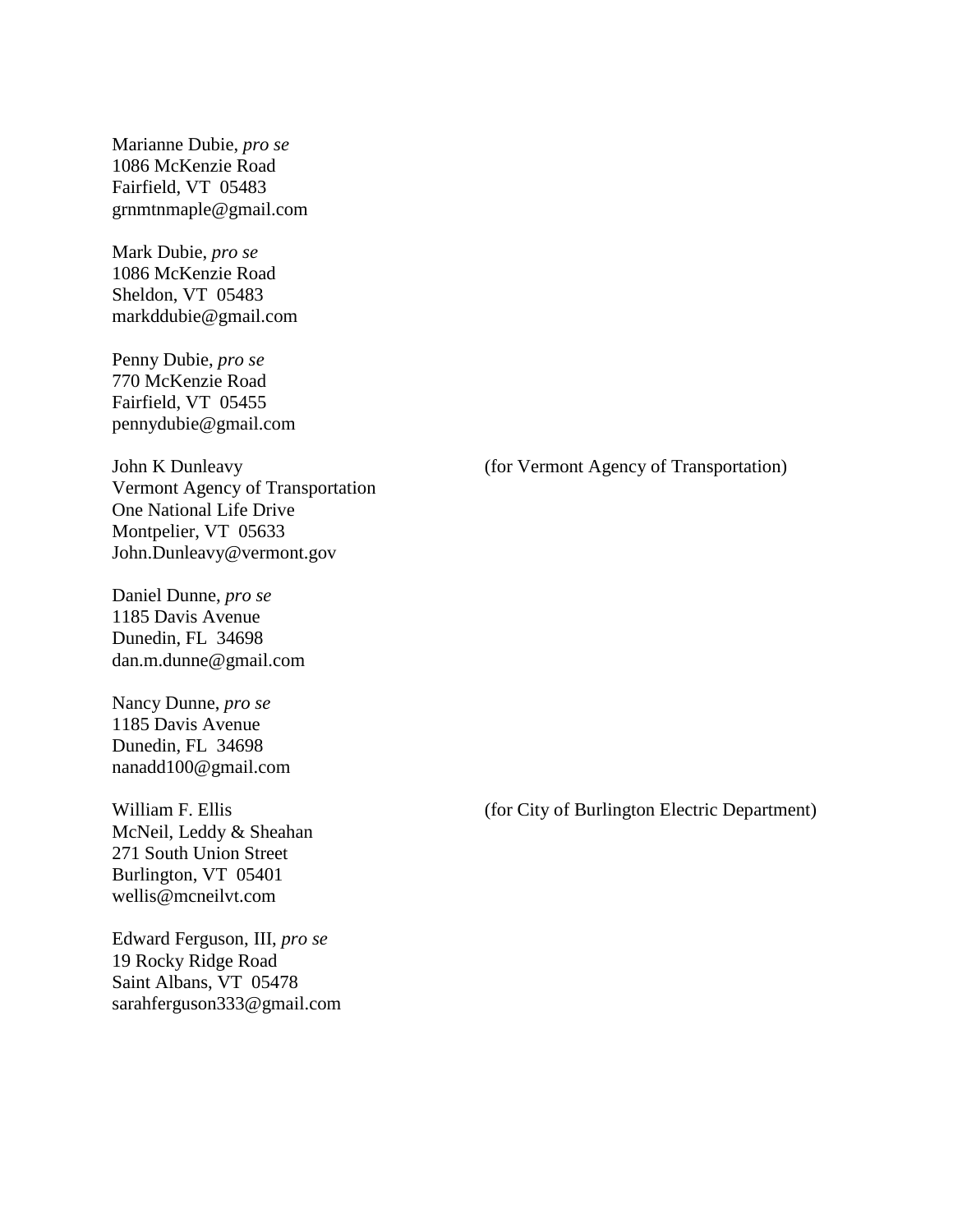Sarah Ferguson, *pro se* 19 Rocky Ridge Road St. Albans, VT 05478 sarahferguson333@gmail.com

Kenneth Fox, *pro se* 1736 Reynolds Road Fairfield, VT 05455 lumar@myfairpoint.net

Danielle & Ian Garrant, *pro se* 1 Tremblay Road Saint Albans, VT 05478 savinggrace9@yahoo.com

David A. Goodrich, *pro se* 2717 Nodyne Drive Nashville, TN 37214 xkejagman68@aol.com

Dennis Hendy, *pro se* P.O. Box 1603 Williston, VT 05495 djhendy1@gmail.com

Mary Hunter, *pro se* 87 Lebel Drive Saint Albans, VT 05478 catlovntexn@aol.com

Paula J. Kane, *pro se* 12 Farrar Street Saint Albans, VT 05478-1540 paula@pkanelaw.com

Judith & Patrich Luneau, *pro se* 141 Sweet Hollow Road Sheldon, VT 05483 hillandale@gmail.com

Sara Luneau-Swan, *pro se* 141 Sweet Hollow Road Sheldon, VT 05483 hillandale@gmail.com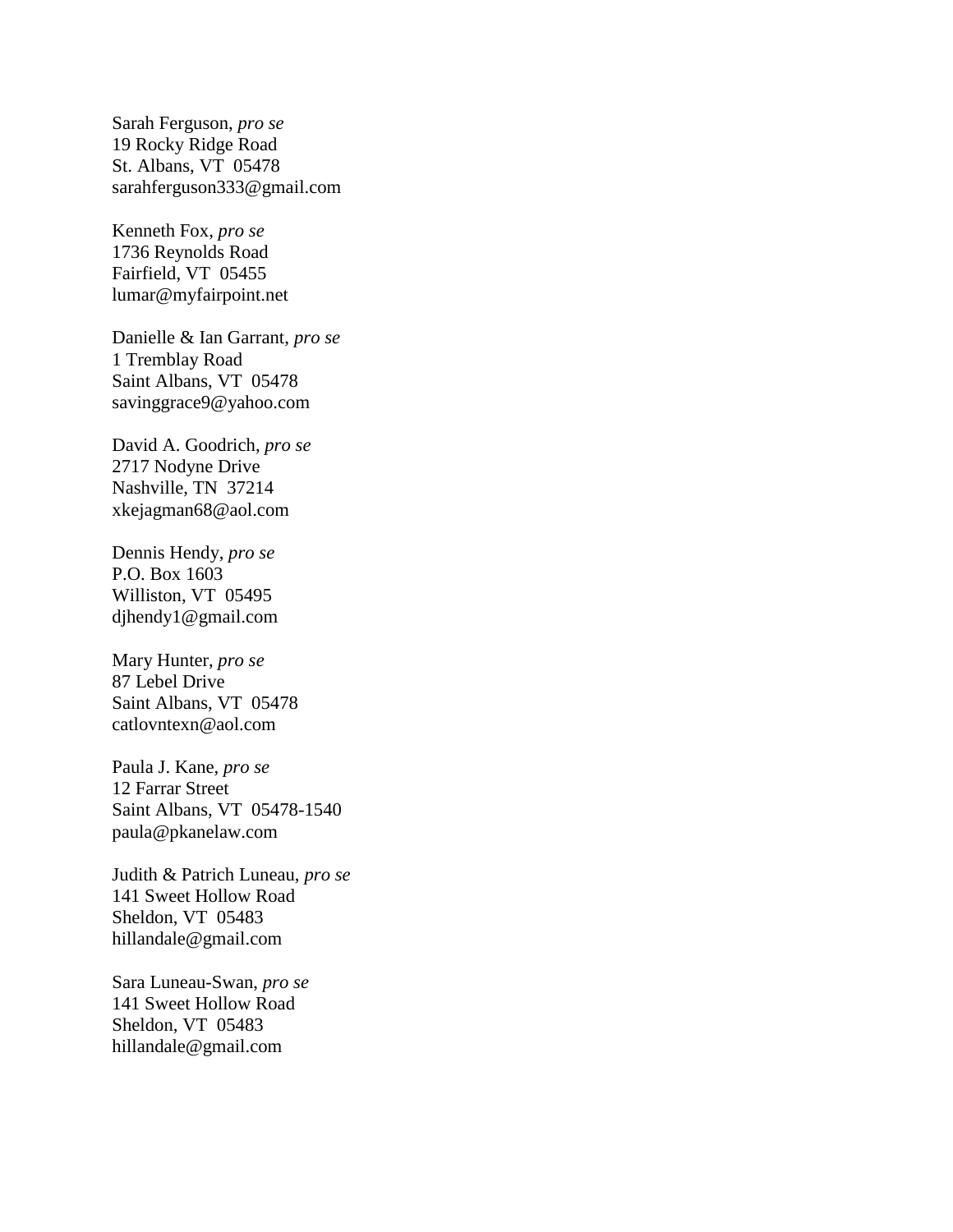(for Green Mountain Power Corporation)

Owen McClain, Esq. Sheehey Furlong & Behm P.C. 30 Main Street P.O. Box 66 Burlington, VT 05402 omcclain@sheeheyvt.com

Karen & Leo McLaughlin, *pro se* 90 Lebel Drive St. Albans, VT 05478 lkbmclaughlin@comcast.net

Joseph S. McLean, Esq. Stitzel, Page & Fletcher, P.C. 171 Battery Street P.O. Box 1507 Burlington, VT 05402-1507 jmclean@firmspf.com

Frank B. & Kaye Mehaffey, *pro se* 32 Lebel Drive St. Albans, VT 05478 kmehaffey@enosburgk12.net

Patricia Messier, *pro se* 70 Sholan Road Saint Albans, VT 05478 patlovesgardening@gmail.com

Dolores & Kevin Nichols, *pro se* 15 Rocky Ridge Road St. Albans, VT 05478 doloresN81@comcast.net

Carolyn & Clark Palmer, *pro se* 63 Swanton Hill Road Fairfield, VT 05455 palmcb@gmail.com

Paula Pearsall, *pro se* 64 Lamoille Terrace Milton, VT 05468-3964 paulapearsall@myfairpoint.net

(for Northwest Regional Planning Commission)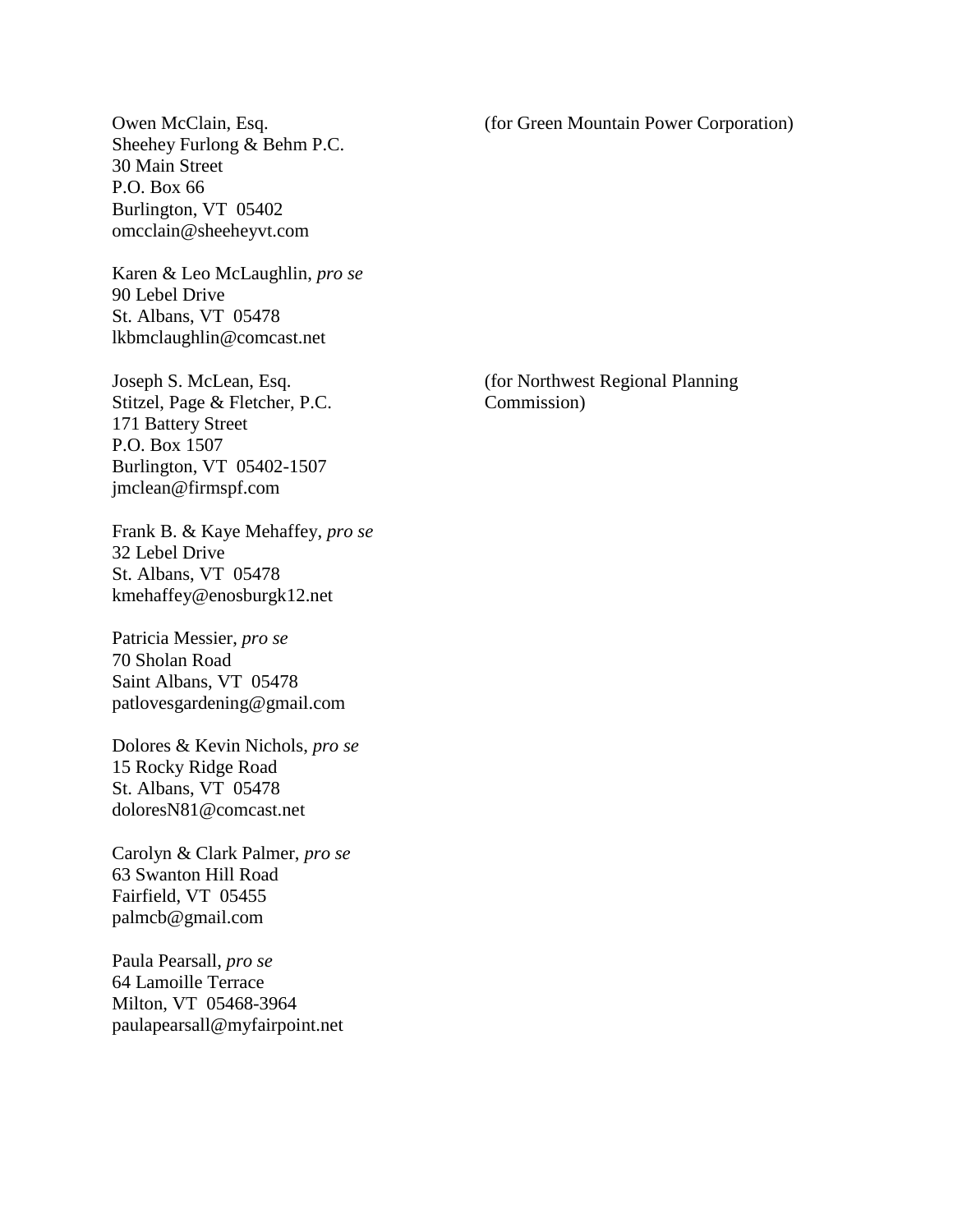Robert Perkins, *pro se* 573 Simone's Road Fairfield, VT 05455 perkinsrp@yahoo.com

D. Gregory Pierce, *pro se* 12 Farrar Street St. Albans, VT 05478-1540 greg.pierce9@myfairpoint.net

Gonzalo Pinacho Vermont National Guard Vermont National Guard 789 Vermont National Guard Road Colchester, VT 05446 gonzalo.pinacho.mil@mail.mil

Katherine L. Pohl Office of the Attorney General 109 State Street Montpelier, VT 05609-1001 katherine.pohl@vermont.gov

Todd W. Poirier, *pro se* 1992 Sheldon Road Saint Albans, VT 05478 TPoirier@DEWCORP.com

Patricia Rainville, *pro se* 1952 Sheldon Road St. Albans, VT 05478 hihopes@together.net

Jeanne Royer, *pro se* 2066 Sheldon Road Saint Albans, VT 05478-9704 jeanneroyer25@gmail.com

David W. Rugh, Esq. Stitzel, Page & Fletcher, P.C. 171 Battery Street P.O. Box 1507 Burlington, VT 05402-1507 drugh@firmspf.com

(for Vermont National Guard)

(for Vermont Agency of Agriculture, Food and Markets)

(for Northwest Regional Planning Commission)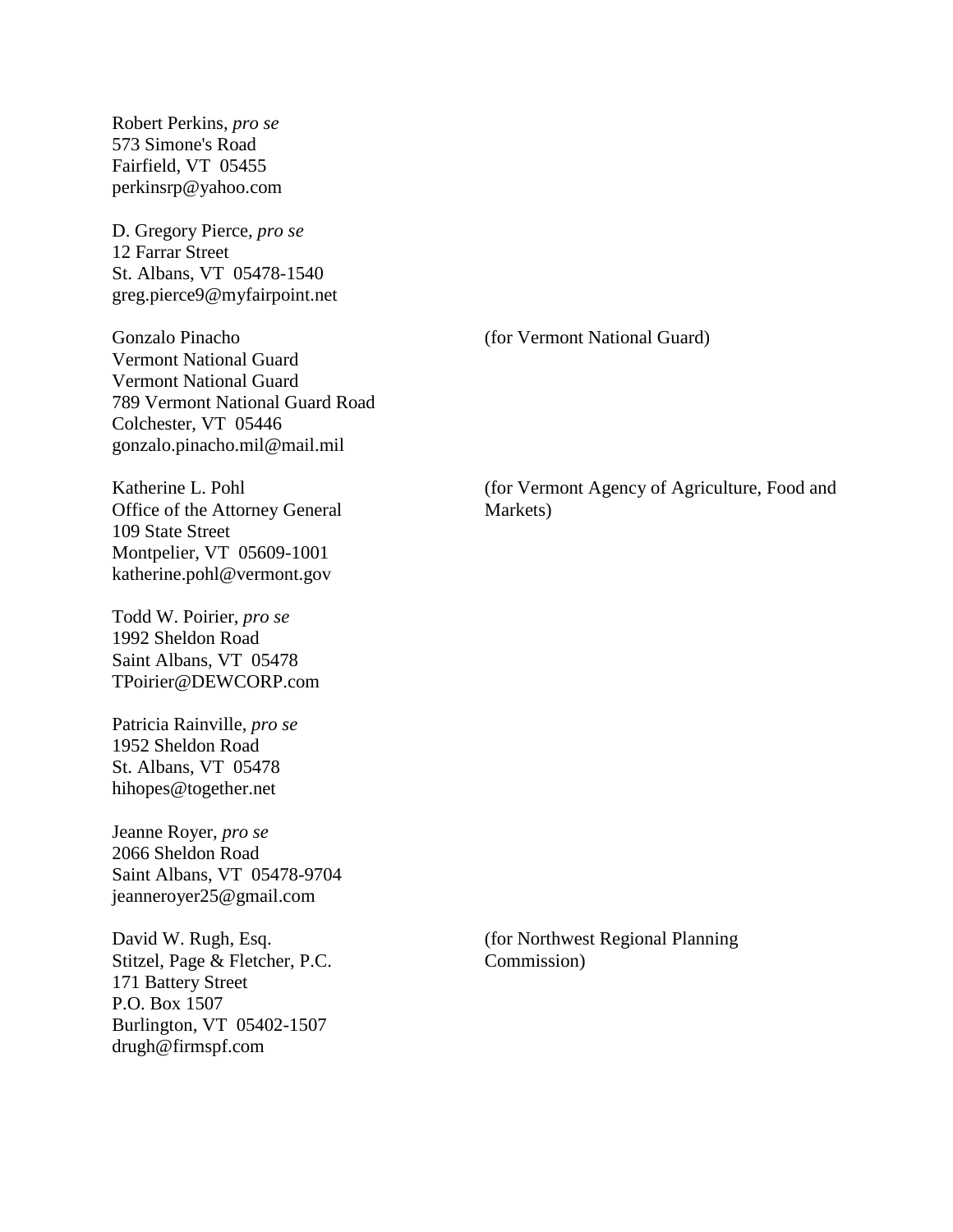Suzanne Seymour, *pro se* 448 White Camps Road Fairfield, VT 05455 planetmassagevermont@gmail.com

Kane Smart, Esq. Vermont Agency of Natural Resources 1 National Life Drive, Davis 2 Montpelier, VT 05620 kane.smart@vermont.gov

Annette Smith Vermonters for a Clean Environment, Inc. 789 Baker Road Danby, VT 05739 vce@vermontel.net

(for Vermont Agency of Natural Resources)

(for Vermonters for a Clean Environment, Inc.)

John A. Smith, *pro se* 1952 Sheldon Road Saint Albans, VT 05478 johna.smith@newtecgroup.net

Terrance Smith, *pro se* 2070 Sheldon Road Saint Albans, VT 05478 terryshistorichome@gmail.com

Alison Milbury Stone, Esq. Legal Counselors & Advocates, PLC PO Box 194 Burlington, VT 05402 Alison@lac-lca.com

Bradley Stott, *pro se* 4 Marcel Drive Saint Albans, VT 05478 stott.brad@yahoo.com

Curtis Swan, *pro se* 141 Sweet Hollow Road Sheldon, VT 05483 hillandale@gmail.com

(for Swanton Wind LLC)